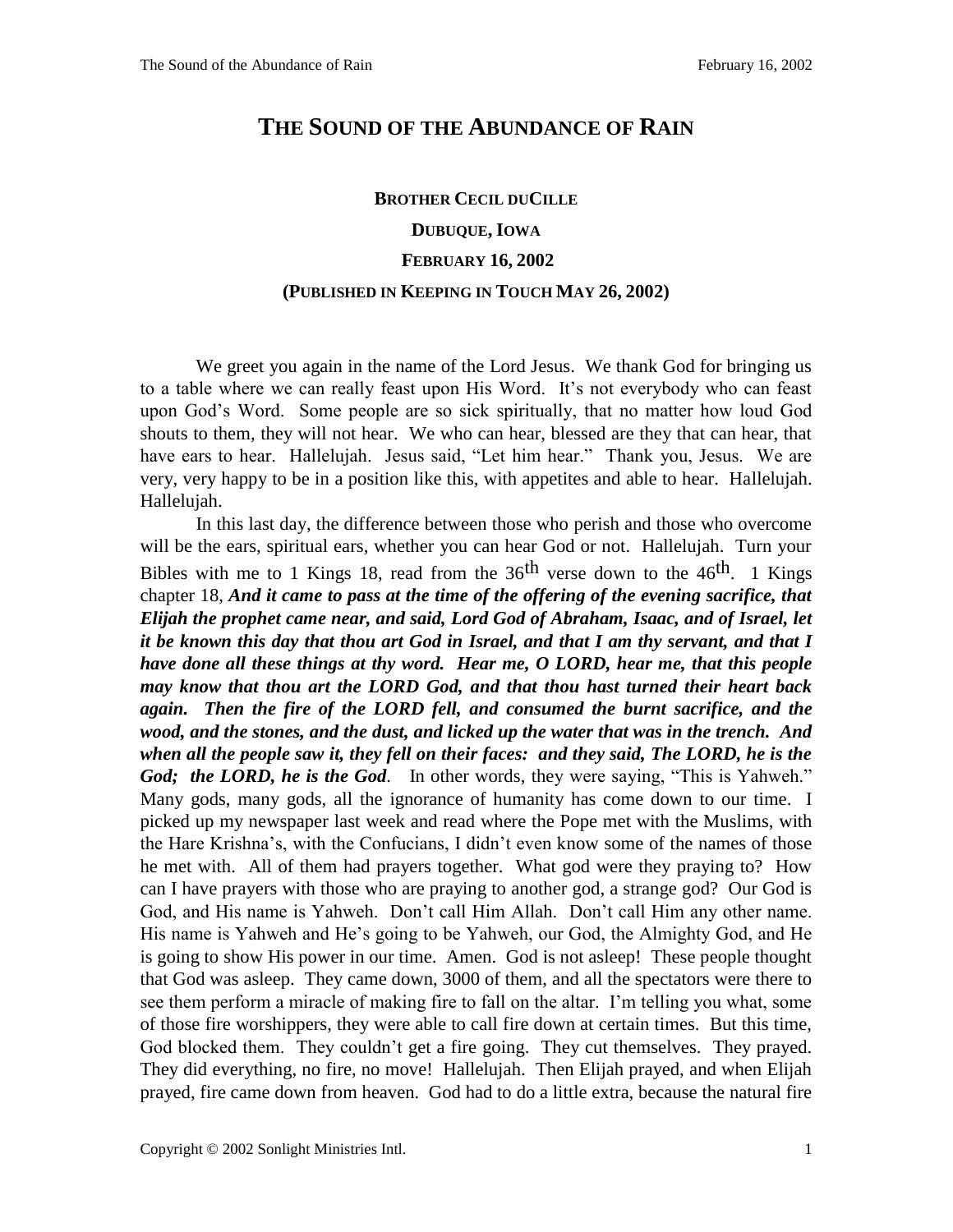wasn't going to do what Elijah's fire did. It burned up the wood, natural fire can do that. It burned up the stone, amen. Natural fire won't do that. It burned up the dust, amen. And the people, when they saw it, they said, "This is God." Now, this is God. He is The God. He is Yahweh. Praise be to God.

Elijah said something to God. He said, "Lord God, bring down the fire and burn up this sacrifice, that they might know that you are God, and I am your servant." This is the thing that the world does not know. They don't know that we are the servants of God. You know why? We have so many wishy-washy Christians around the world. We have so many Christians performing ignorance that nobody knows who is Christian from who is not Christian. As a matter of fact, I wish we had another name beside Christian. You know, it's like a person curses you when he calls you Christian because look at what they are doing! Amen. I see a mimic, and I would like to see him face to face to tell him he is nothing but a mimic. He's on television and if I had any respect for the TBN, I would have lost it! Because I don't think the TBN would want me to preach on their pulpit. But they get this mimic and this man has on a long coat, a half coat, down there. His hair is long and black down to his shoulder, and he's carrying on like this, and he's going on like this, and he's……guess what? Rap! Dat, a-dat, a-dat, and he's prophesying to this one, prophesying to that one. It's a mimic! The people shouting, "Hallelujah!" Then he has the cheerleaders up there with him, they are going exactly how he is going. Lord, have mercy! The country has lost what God looks like! The nation, the Christians have lost the whole idea of what God is like, amen! The men of God that I used to respect one time, get up and begin to spit on one another and begin to roll on the floor and say they are drunk with Holy fire. All right, you're drunk with Holy fire! Let me see your drunkenness! Let me see something done after you are drunk! Nothing happens! They're drunk and they pitch over, and they fall on top of one another and they laugh and that is it. That is the power of God. Not my God. Not my God! If God knocks you down, you are going to get up with something. Amen. When God touches you, you are going to produce something. You cannot tell me that you get knocked down there tonight, and you come tomorrow night and get knocked down again, you come the next night, and get knocked down again, and you are the same person, no change? Amen. You manifest this great manifestation, and then you turn around and preach false doctrine. Amen. All the powerful men of God, how come they don't know that the church is not going to be taken away in a rapture, in a pre-tribulation rapture? How come they are sitting down there and the tribulation is going to explode on top of their heads and they don't know? Where is the great revelation? Where is the power that they have? Amen. I was talking to a brother who was a Muslim at one time, and he said, "You know, the people who are doing these miracles, they don't phase me, they don't excite me because I've seen more miracles at the tomb of Fatima than they are doing." He says that when you go to the tomb of Fatima, wheelchairs and all that are piled high! Healing that they receive, amen. You see, I've seen Satan cripple people and Satan heal them. I mean, I'm not talking about what you see, I'm telling you what I have seen, and what I have lived through. A man was made mad, mad by the devil. They took him to a place and the man paid the devil to loose him, amen. I know the devil has regretted it now, because the man got saved, you understand. The devil regrets it. But he took the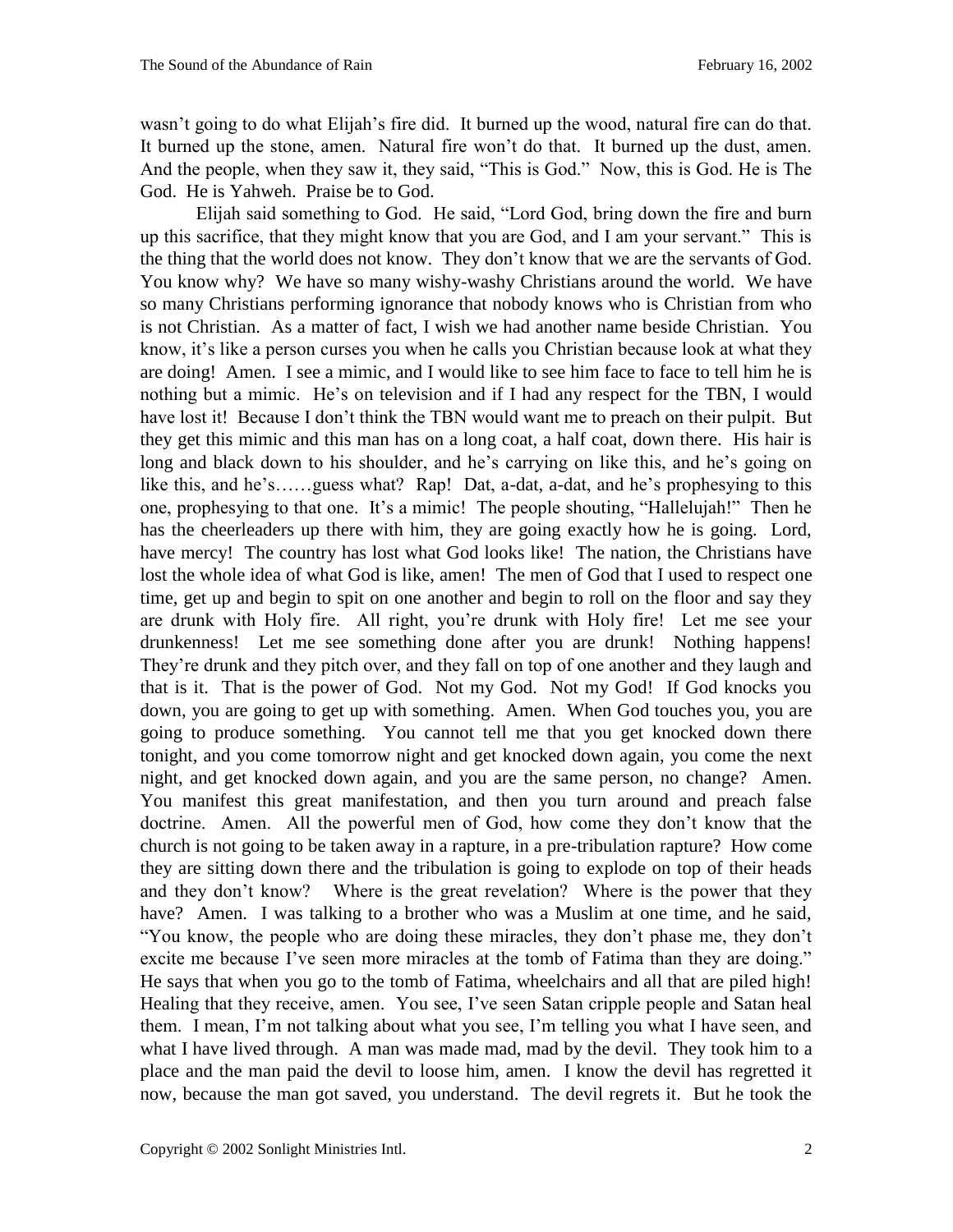money in order to win the soul of his adherents and he set the man free. That man never went near the devil again because he had his lesson.

But praise be to God, we are looking at a picture here, and I believe that this picture is the picture of exactly what is happening now. Amen? I will tell you categorically, when you hear people saying there are two holy books in the world, (and of course some other people might have their holy books) but the two major holy books, they said they are the two major religions. There is only one Holy Book in the world, because the word "Holy" means God, Yahweh, it does not mean Allah. And Allah, they said he wrote a book and every time Allah speaks he calls himself, "We." He says that Jesus is not the Christ. He said that Jesus Christ ate food, and drank and slept and got tired like everybody else, he was only a messenger of God, He is not the Christ. That's what the Koran says. Now, if you hear anybody talking about the Koran, tell them that Cec says that the Koran was not written by Yahweh. It was written by the devil! Amen. Now, if somebody wants to come after me, it's all right. He that dwelleth in the secret place of the Most High, shall abide under the shadow of the Almighty, amen. (Psalm 91:1) I believe that God will protect us, that is, the time has come for us to expose all the lies! The lies of the Koran are the same as the lies that they have told of the Bible. The Christians who are preaching the rapture, the Christians who are preaching all these false doctrines. You want to see what is passing nowadays for God? We read just this morning, that every evil bird and beast is finding it's lodgment in the church, amen. If a man want to commit fornication and hide, he comes into the church and poses as a minister. Do you know why God allows it? Because God told the church that they should not appoint any ministers! God told the church that the church must not appoint ministers! It is against God for a church to appoint ministers. The Bible says that God has placed in the church the apostle, the prophet, the evangelist, the shepherd, and the teacher. (Referring to Ephesians 4:11) God has placed these five ministries in the church. Now, you are listening to many of these ministries that are not placed by God, therefore you are also taking in some of the poison that they are dishing out. Amen. God said there was filth and vomit everywhere. A terrible picture that we see in Isaiah 28, that the prophet and the priest are out of the way, they are gone out of the way. They prophesy lies, they vomit on the table and then they feed the people with the vomit. What they ate gives them indigestion, (I mean, I am telling you a dirty picture, but that is what is in the scripture, so you might as well make up your mind to bear it tonight.) The scripture says that they sit at the table and they vomit up, and they take the vomit and feed the people. In other words, what gives them indigestion, they give it to you as the bread of life. They feed the people upon false doctrine.

You know, I've been praying to God about what's going to happen to all these Muslims, all these Hindus, all these people who believe in false doctrines. The Lord asked me, "What is going to happen to all those Christians who believe in false doctrines?" The same thing that's going to happen to the false doctrine Muslim is the same thing that's going to happen to the false doctrine Christians. What's going to happen? God is going to reach out with His mercy to them. Oh yes! God will reach His mercy out to them. And God's mercy will be offered to them, just like He's offering to the Muslim. If God offers the false doctrine Christian mercy, and didn't offer the false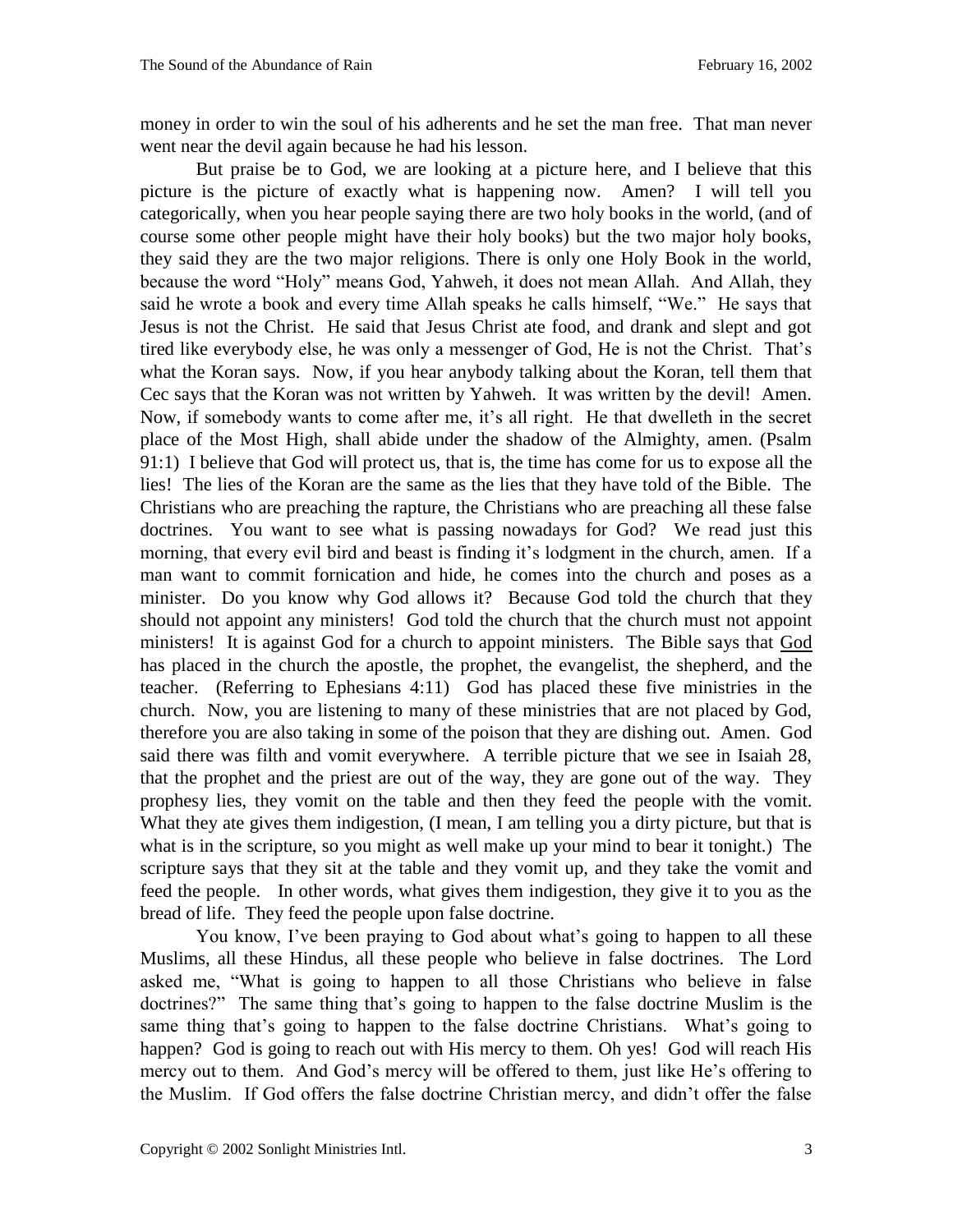doctrine Muslim mercy, God would be partial. Amen. The scriptures tell us that if any man desires to know anything of God that God will teach him. The scriptures tell us that this is the light that lighteth every man that cometh into the world. (John 1:9) So when a man is born, the moment you are born, whether you are a Muslim, or whether you are Hindu, whatever you are, God's light is promised to light you. And you know something? God said that this is the condemnation, that light is come into the world, and men love darkness rather than light because their deeds are evil. (John 3:19) That means that when Jesus Christ died on Calvary, He died for every Muslim, He died for every Hindu, He died for every no where –ian, and no doctrinal person, in other words, agnostics. He died for them all. Amen. Now, the point is that none of those can go to hell unless they reject Jesus, but none of those can reject Jesus unless they know Him. How are you going to reject Jesus if you never heard of Him? You see that? In other words, God must reveal Himself to every human being who is born on the face of the earth. Many people who we think are going to hell, they will make heaven, and many of those who we think they are riding high to go to heaven, they are going to make hell because they have rejected Jesus in the fact that they knew Him, and didn't want Him. They would not let Him reign over them, they wanted something else, and they chose a false doctrine because they didn't want Jesus. Amen. Hallelujah.

Elijah came to the point before the people, and before Baal, and he proved that there is a God. You know something, the Bible says that unless Elijah would come before that great and terrible day of the Lord, to turn the hearts of the fathers to the children, and to turn the hearts of the children to the fathers, it said, except that would happen, God said, I would come and smite the earth with a curse. (See Malachi 4:6) But that Elijah is coming. He said, but for the elect's sake, no flesh would be saved. (Matthew 24:22) You are the elect! You are the elect that God is talking about! God is saying, because of you, He is going to save the earth, but you have to believe God yourselves.

So, God was giving them proof. Fire came down from heaven, and it burned up the sacrifice, and it burned up the wood. *And Elijah said unto Ahab,* (1 Kings 18:41**)**  *Get thee up, eat and drink; for there is a sound of abundance of rain.* Amen. You think it is only evil that Cec preaches about. Now I am telling you that God will not allow anything to happen until He has given YOU the power to overcome and to handle what is happening. Amen. He said that the anti-Christ is, at this moment, marking the people in their foreheads with the mark of the beast, and the people are becoming like beasts. I look at the picture of the men who ran the planes into the tower. Somebody got the idea of just showing their eyes. The newspaper had all of their eyes. You look in their eyes, and it was like the eye of a beast. Just that dead stare. The eye of a beast. Why? They had already crossed over, oh yes, they had already crossed over, and they were marked in their foreheads so that they could believe a lie. Any human being with proper faculties to think would realize that a man is telling you, "You go commit murder and that will put you into heaven and it's going to put you into heaven, and you will get seventy virgins to marry." Now, I don't know who wants seventy virgins after you have lost your body, right? You are going to get seventy virgins, without a body, as a disembodied spirit, you are going to have seventy virgins. What use would seventy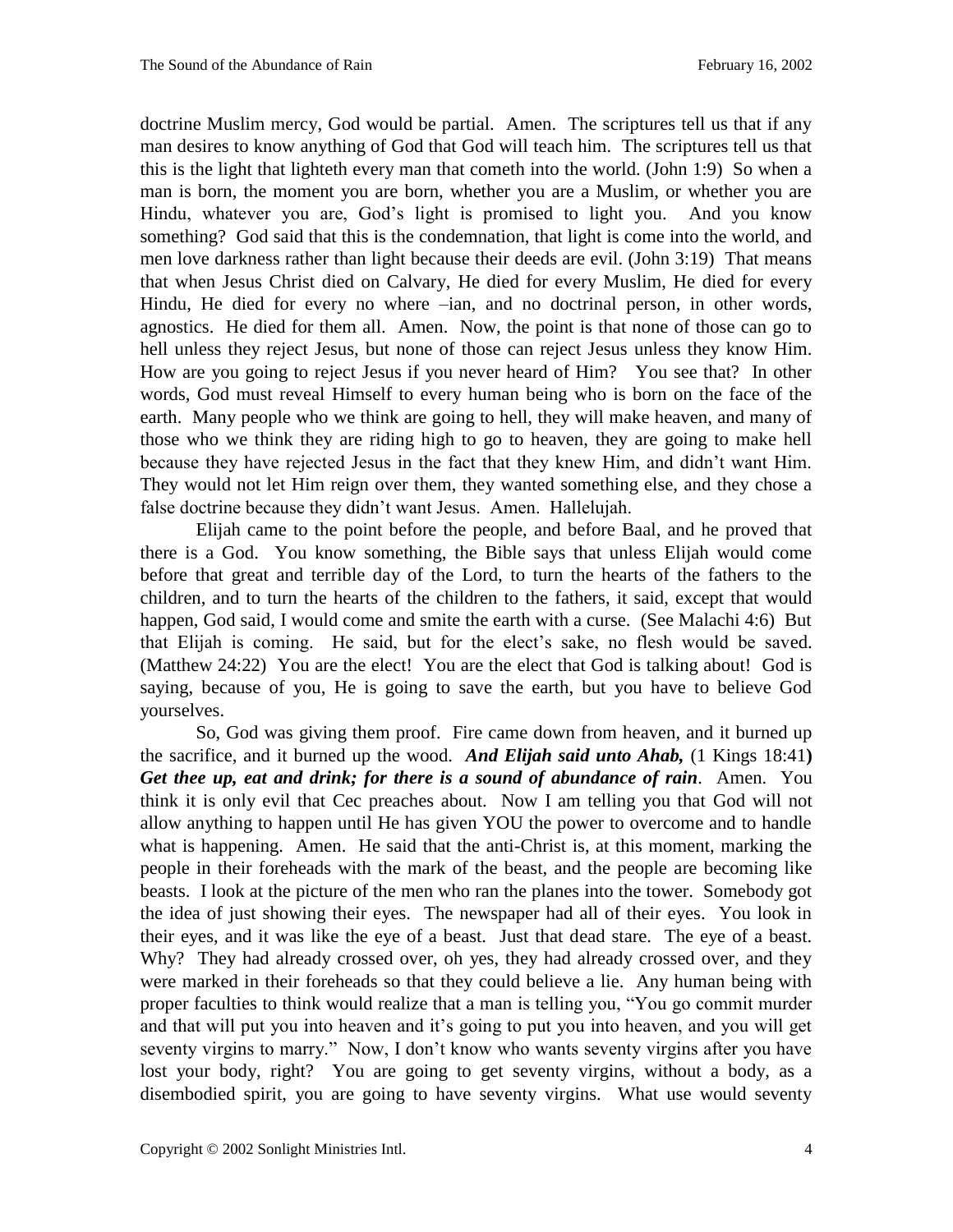virgins be to you if you have no body? Eh? Do you mean to say that all these intellectual Muslims cannot think? That none of them could put one and one together and say this is a lie? Amen. Then, the Muslim faith speaks against murder. I'm talking about the Koran. The Koran speaks against murder and you are telling people, you train these men, that if they go and murder so many people, the more they can kill the better it will be. Although, of course, the Koran did say that they must kill all the unbelievers around them, but it was speaking about in time of war. (I'll give that to them.) It was speaking about in time of war, it said, it didn't say in time of war, it just said, you must kill all the unbelievers around you. But listen, their religion has no salvation. Our religion has a Savior. The Savior is an ever present thing with us, that all of us know, that once we were blind, but now we can see. We know that once we were sinners, but we have been delivered from our sin. And we know that, we feel that, we live that and so it is a reality. But these people are promised that if they will kill some unbelievers who don't believe in their faith, that it will put them into heaven. So they believe a lie. But, although they believe a lie to such an extreme, we have so many Christians that believe so many lies. So many Christians that believe so many lies.

So, we go back to this thing with Elijah. Elijah said, there is the sound. Come on. Nobody else was hearing that sound beside Elijah. You ever think of that? He said, "There is the sound of abundance of rain." It was a drought for three years, and a man comes and said that his spiritual ears are picking up rain! Amen. What are you picking up, brethren? Are your spiritual ears picking up the sound of rain? Mine are! Hallelujah! Mine are, because I know not very long from now, I believe that within this decade, hallelujah, we will be in the era of peace! And Jesus Christ will be reigning on the earth! I believe within this decade! Those of you who are thinking of getting married, get married now! Amen! Get married now, and have some good children that we can have in the millennium! Because these children are going to enjoy the millennium as no other generation of children ever enjoyed. Amen. Yes. I used to tell them, I said, "Little boy, don't worry about it. You are going to have a real lion, instead of a stuffed animal to sleep with. No more stuffed teddy bears, you'll have some real teddy bears, amen."

The sound of abundance of rain! Hallelujah. Don't you know, hallelujah, that we are in the seventh millennium? Don't you know that it is the end of the game? It's the end game that we are looking at? Why are you unhappy? Amen? Because the destruction is coming? REJOICE! God says He will never send anything down on earth that you cannot handle. Amen. God is not going to say, let me just mark that there, and you turn with me around to Revelation 7, and you see God's plan. Satan has got the power because he has been given the last chance, now. For six thousand years he was not able to overcome the church. For six thousand years he has been trying. Now I hear the Palestinians saying that they are going to wipe out Israel. They couldn't have done it, they couldn't have done it from the birth of Israel until now. They could not have done it, hallelujah. Now, they are already saying they are going to wipe out Israel. Well, this is what God said, He said, *And I saw another angel ascending from the east,* (I'm talking about the fifth angel in Revelation 7) *having the seal of the living God: and he cried with a loud voice to the four angels, to whom it was given to hurt the earth* (the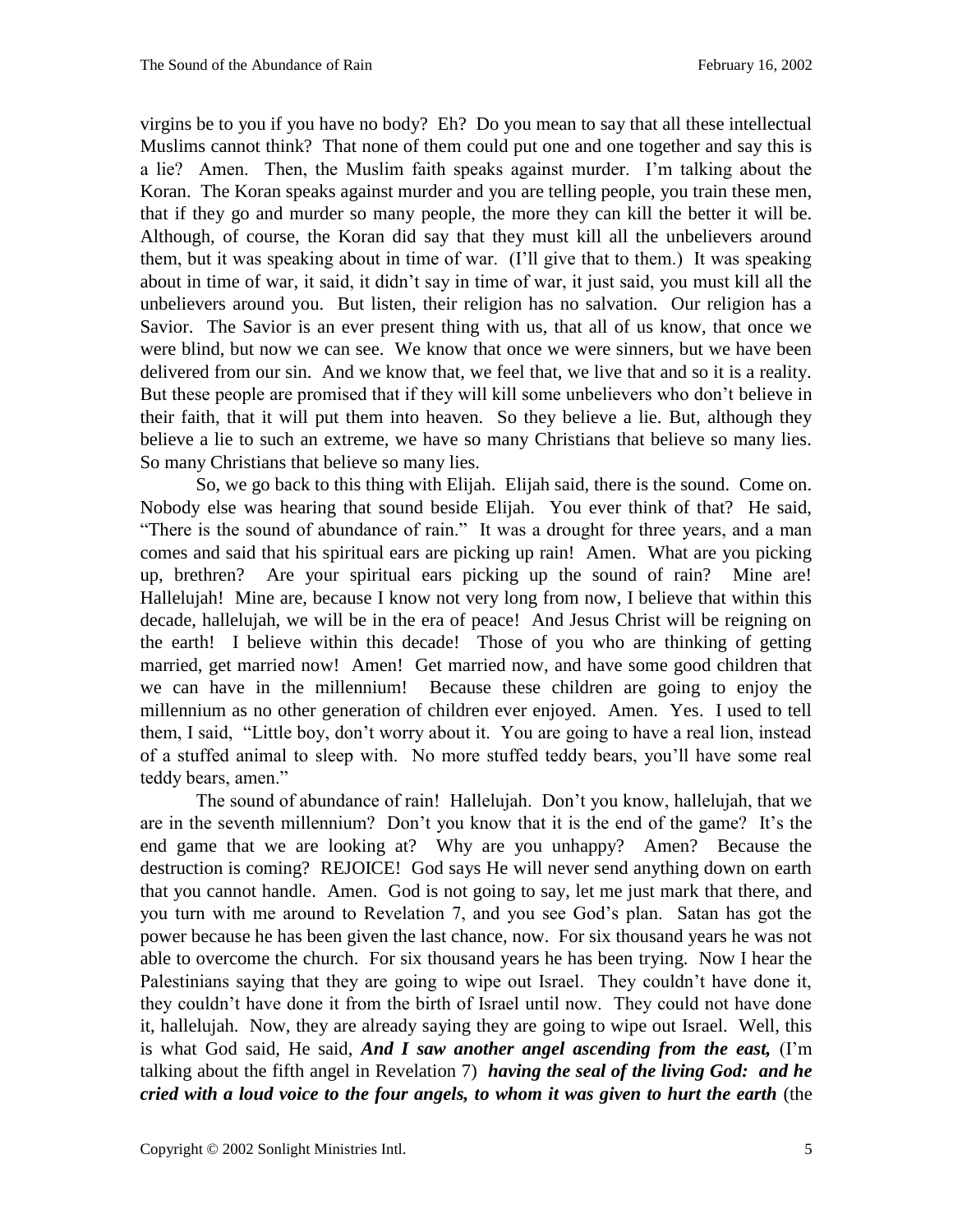carnal man) *and the sea* (nations)*, Saying, Hurt not the earth, neither the sea, nor the trees* (the Christians)*, till we have sealed the servants of our God in their foreheads.*  (Revelation 7:2-3) Dare not hurt anybody till you have the power to overcome them, amen! God is saying they cannot do it! In Ezekiel chapter 9, the same thing. There were six men with their destroying weapons, ready to go out and kill, and God said, "Hold it, boys! There is a man with an inkhorn, let him mark my people first! And don't you come near one of them!" Don't you understand? He that dwelleth in the secret place of the Most High shall abide under the shadow of the Almighty. (Psalm 91:1) He shall not be hurt! If you have the mark of God, you will not be able to take the mark of the beast! The scripture says to be sealed with the Holy Ghost, hallelujah. Sealed by the Holy Ghost. (Referring to Ephesians 4:30) You cannot take the mark of the beast.

We go back then, to Elijah, in 1 Kings18:41. Yes. *Elijah said to Ahab***,** *get thee up, eat and drink for there is a sound of abundance of rain***.** Now Ahab did not hear anything. Ahab was deaf as far as that abundance of rain was concerned, but Ahab believed Elijah. Ahab knew that what Elijah said was so. Ahab saw fire come down and burn up wood and stone and dust. Ahab wasn't going to take any chances with Elijah. He said, "Eat and drink." Ahab went and ate and drank. He saw what Elijah did to three thousand of his wife's prophets. The prophets of Baal were under Jezebel, and she was the high priestess of Baal. Tell you about marrying the wrong woman! Yes, sir! Ahab married the devil! Oh yes! Ahab married the devil and she really took him right down the path to hell, amen. He went and ate and he drank. All right. *Ahab went up to eat and to drink. And Elijah went up to the top of Carmel: and he cast himself down upon the earth, and put his face between his knees, 43 And said to his servant, Go up now, look toward the sea. And he went up, and looked, and said, There is nothing.* I hear the sound of abundance of rain! But there is nothing! Servant comes back and says, "Nothing's happening sir!" He said, "Go back again." He went back, and said, "What have you seen?" He said, "Nothing." He went six times. Elijah said, "Go back." He went the seventh time, and he said, "I have seen nothing, except......" It came to pass at *the seventh time that he said, Behold there ariseth a little cloud out of the sea, like a man's hand.* I see a little cloud, "Oh, those people, they are one of those, what we call…." What do they call us? Come on now, tell me what they call us? We are cults! "They are one of those cults!" A little cloud. Listen, brethren, God appointed five ministries and I don't care who he is, he's got to be one of those five before I listen to him. He has got to be either an apostle, prophet, evangelist, shepherd, or teacher, appointed of God. I don't want to hear him unless he is one of those appointed of God. Some of us give our offerings to all the different ministries. We want to make sure that we cover the whole spectrum so that if we miss one we catch the other! But you are not getting any blessing from God for giving anybody anything that is not a part of God's order! Unless you are not of God's order yourself.

The Body of Christ is poor. Can't put up a building. So many years, we can't put up one building while the Jehovah Witnesses are putting up one every week. The Mormons are putting up any kind of building they want. They are rich and putting up all these things. Is it, then, that the people of God are poorer than the people of all these other religions? NO! No. You're just wishy-washy! That's what we are! We're just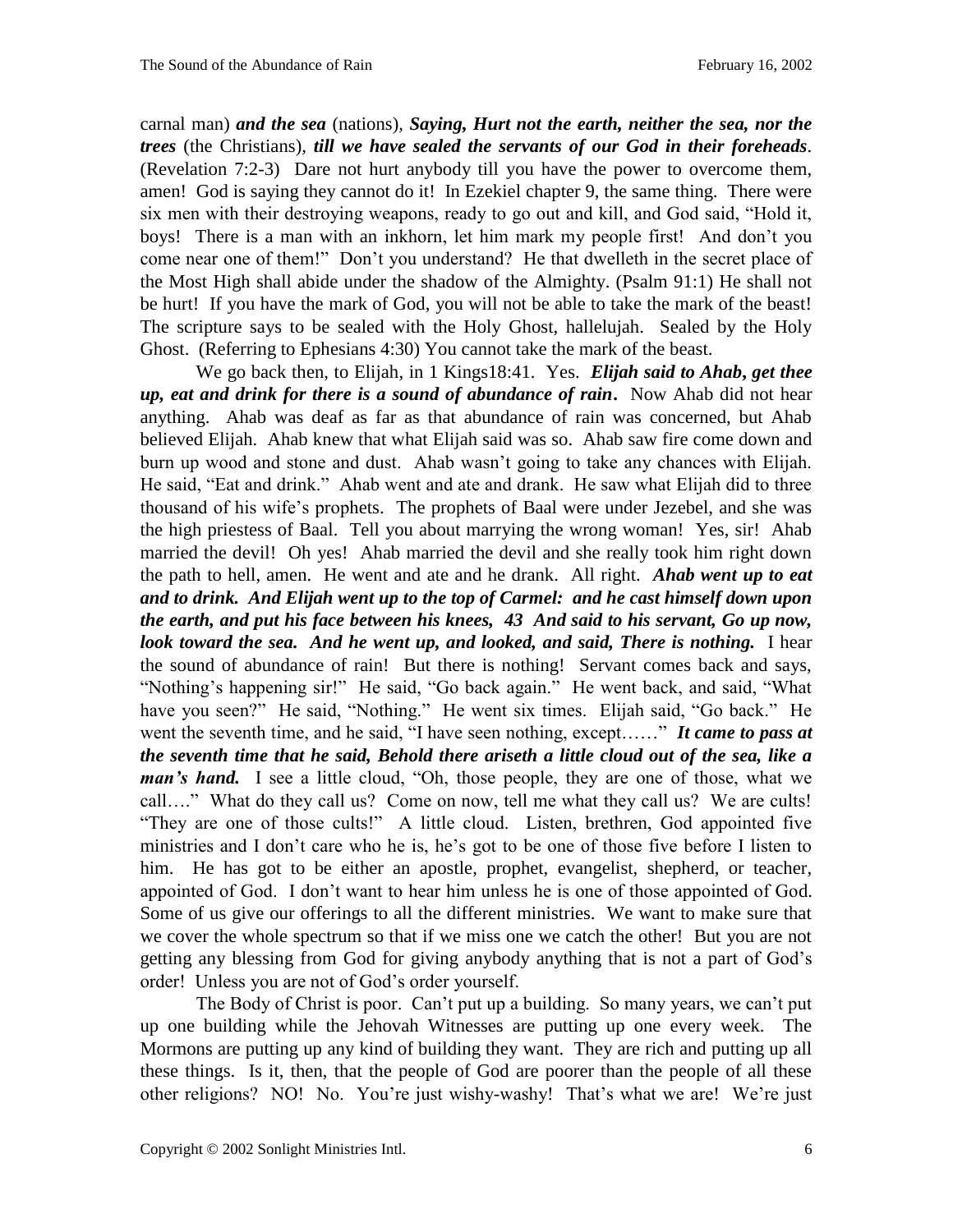not diligent. We just take God for granted. We just don't know that God is going to bring us into judgment for every cent that we spend of His money that He gave us! Let me tell you God's plan. We come into this area and this is what we call a Catholic bastion, stronghold, right? But Catholics have souls, and God loves them as much as He loves you. So God makes you come into the midst of the Catholic stronghold so that the light might go forth, and that the Roman Catholic people who never heard this word might hear it. For if they don't hear it, they won't be guilty of it. So God wants to use you! But here you come in the middle of this place, and God said, "Alright, I'm going to give this one a job here, and I'm going to give that one a job there, and I'm going to prosper this one here, and I'm going to prosper that one over there." Why did God prosper you? Why did God prosper you? Because God wants you to prosper His business! Because God wants you to understand that you are a part of God's business in Dubuque, that you are a part of God's business in Iowa, in Illinois, whereever you come from! That you are a part of God's business there, that you are a part of God's business in the United States of America, that you are a part of God's business in the whole world. You are in a blood covenant relationship with God, but you don't know it. You don't know that! You think that God is prospering you that you might live delicately, have a good life. You look about your own business, and you have insurance, and you put in the bank, and you this and that and the other, not knowing that you are robbing God of the power and the grace that He has poured out upon you, and He gets nothing out of you! Jesus help us!

You know, it's a good thing I don't study messages to tell people. I don't study any messages to tell you. You know what happens to me? I come up here and don't know what I'm going to say, and when I come up here the Lord hits me, bam! And if I don't say it, I get dumb. You would have to take me out of here dumb. Amen? Because the flow of God must come. You talk about "flow through me" and I sit down there and I see the life blood of God flowing through the Body, just like blood flows through your veins, the life blood of God from head to the foot is flowing through the Body and bringing life and bringing understanding! My God! You have been robbing God and that is why your business is not good. When the failure comes in this country you are going to fail with those that fail if you have been robbing God! You must begin to consider your ways! Because if a man gives God less than one-tenth of what he earns, then he has fallen below, fallen below the law. Because those under the law gave a tenth and if you give less than a tenth you have fallen below, and if you give a tenth you have given nothing! When you give the tenth, you have not given God one thing!

Let's say you and I have a partnership. I am supporting you. I am giving you strength. I am giving you life. I'm keeping you out of the hospital. Yes! I'm keeping you out of the hospital. Many times other people get sick and go to the hospital and spend thousands and thousands and thousands of dollars. I am keeping you out of that! I am sheltering you. I am covering you! I am giving you peace. I am helping your children. Amen? And I say to you, "All I need is a tenth of what the strength that I give you produces. Only one-tenth. That's all I want." Then, out of the goodness of your heart now, you are going to give me from your nine-tenths, amen? When as a young man, I knew this man, his name was LeTourneau and he got so excited over God. He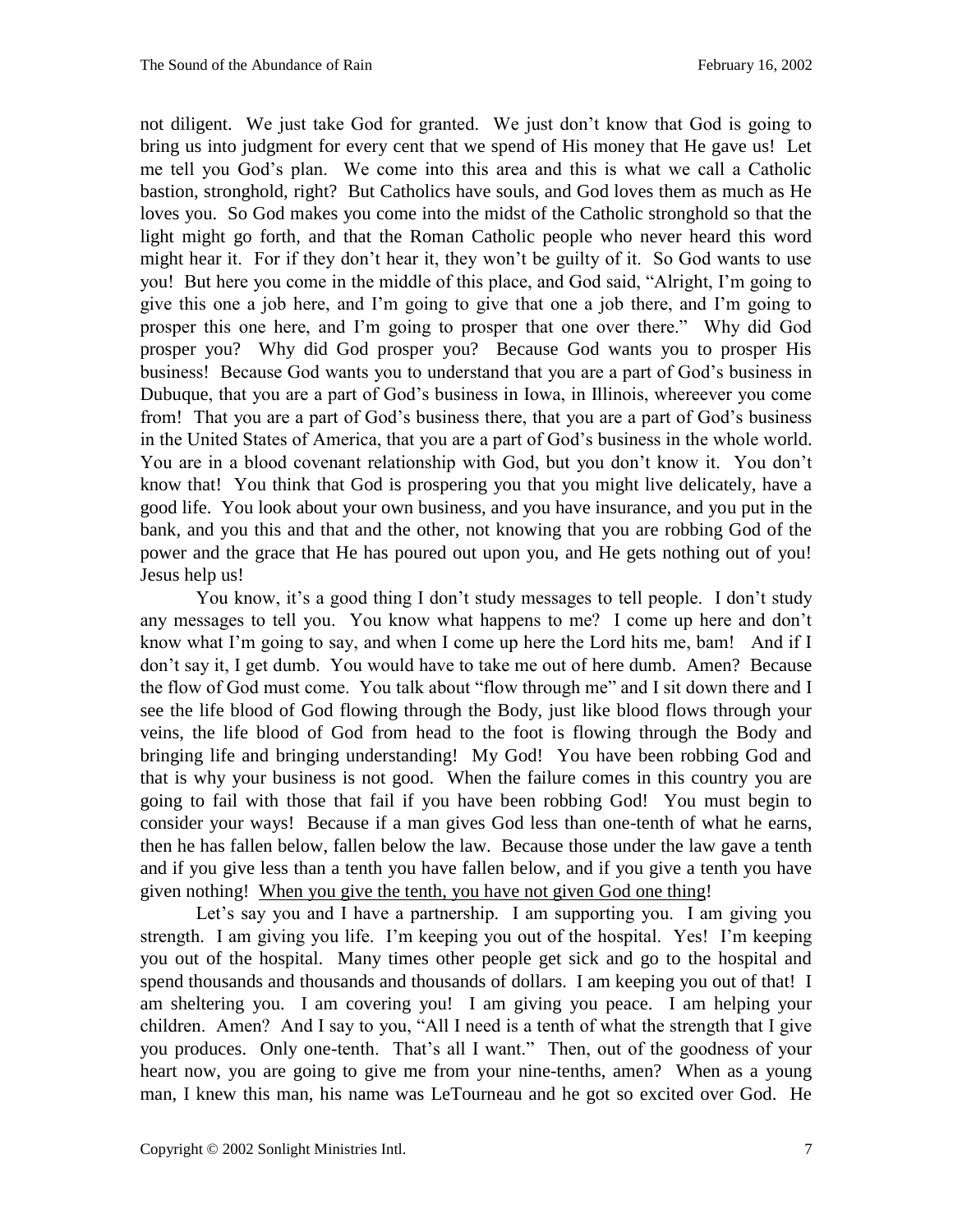invented some machinery. He's the Caterpillar man. He said he was going to give God nine-tenths. He began to give God nine-tenths, and he kept the one-tenth. Whew! The man became a multi-millionaire! He couldn't get rid of it! The more he gave God, the more he prospered! You know what the Caterpillar company is today. Amen! The man was still giving nine-tenths to God up to the time I lost track of him. He never failed, nine-tenths. Now after you have given God this one-tenth, you have given God his share, his part in your life, and God will give you prosperity, and give you health, and give you strength, because you care for God's people. You know, of that one-tenth that you give, it's going to, the Bible says, when they get the money, they should look about the poor, the poor in their midst. They should help the poor in their midst. The church would be in a position to help the poor in their midst. We would be in a position to buy a place to help the poor, to feed some people who are hungry. To go out in the boons and the dry places of the city and get the children. Drive our cars, you sisters should be able to drive your cars down into the slums, pick up the children, Friday evening, or whatever evening, tell their parents to take the evening off. Take the children, teach them things of the Lord. Out of that the church would grow. Amen! The church would grow! But instead of that, you meet together and you talk about this, and you talk about that and you sin, and you lose the spiritual power and the energy which God has put in the Body so to make the Body go and to bless the people out here. Have you been blessing this area? Have you been blessing your area? Are you only worrying about your own things? Oh this, that and the other. May God help us. He shall bring every work into judgment, with every secret thing, whether it be good or whether it be evil, amen.

God is speaking to us this evening, amen. Amen. God is speaking to us this evening. There is a sound of abundance of rain and God wants you to do something about it. Amen. We're going to read what happened here. The sound of abundance of rain. If you're in the Spirit, you're going to hear it! You're going to feel it, you're going to see it! Hallelujah! My God! And so, I see the great sin, and the burden of this sin. Oh Lord! I see the burden of this sin, hallelujah. We are all guilty. Guilty before God. Something happened. You received some extra money. The first thing you think of is to do something to invest it. You know what you are investing for? You know what's going to happen to your investment? Do you know what is going to happen to your investment? You let the terrorists hit here another time, and you see what happens to your investment! You hear me? Watch out! Watch out! I do not think that the thirtieth of March is going to pass until our eyes become open as to what the future holds. What is happening is getting worse! It's not going to get better! It's going to get worse, until it gets better of course, amen, for it will end with the coming of Jesus Christ, believe you me. The war is not going to stop now, amen. They are talking about attacking Hussein, Iran, Iraq. Changing those things. You know what they are talking about? They are talking about the Euphrates valley! Amen!

Let me tell you what God says about the Euphrates. You turn your Bibles with me around to Revelation chapter 9. He said here, verse 13, *And the sixth angel sounded, and I heard a voice from the four horns of the golden altar.* Why is it the voice is coming from the four horns of the golden altar? Let me tell you the revelation of God. The voice is coming from the golden altar because those who offer their souls to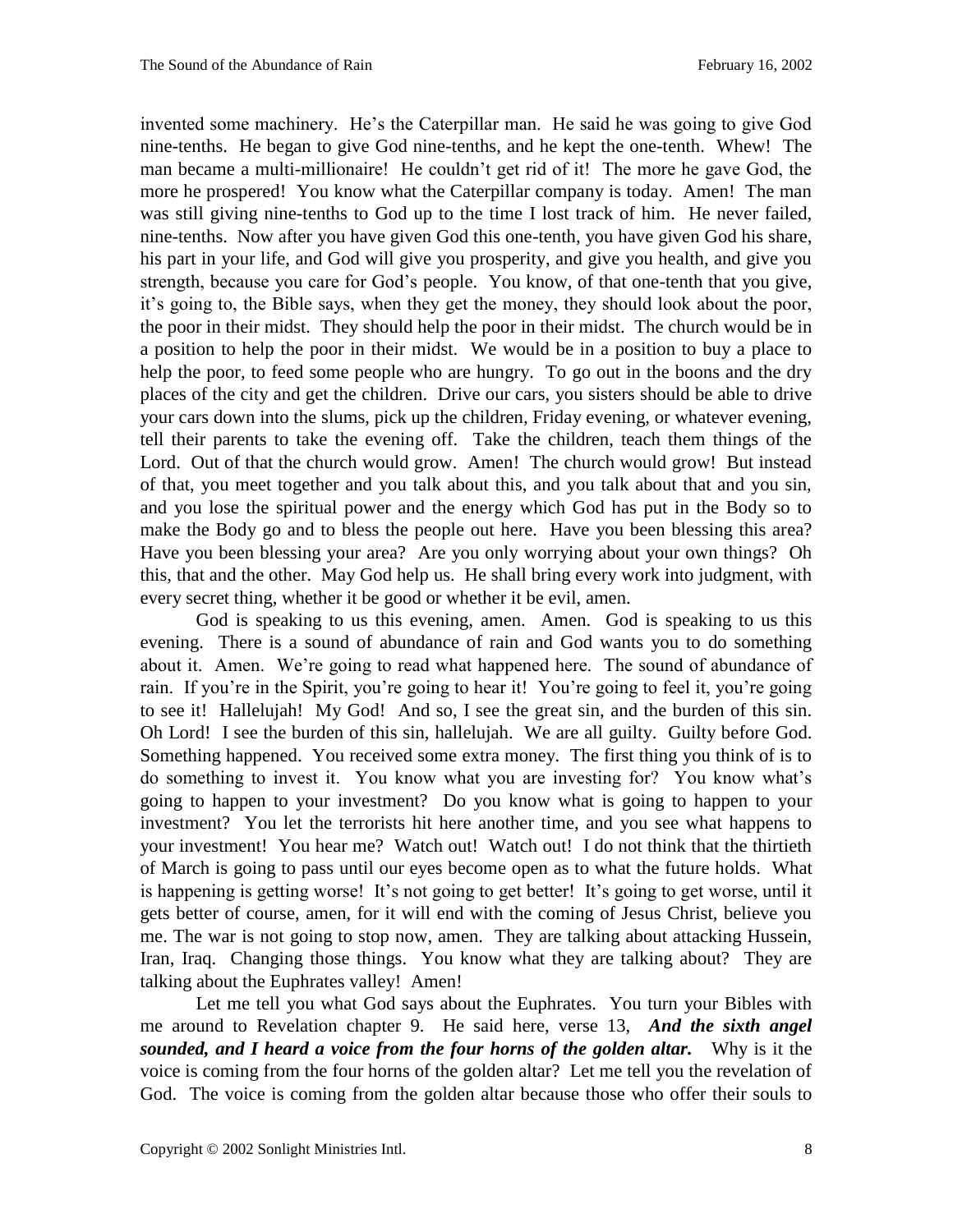God are those who are going to hear the voice! The golden altar is the place of the offering of the soul. If you do not offer your soul before God you are not even going to HEAR! DuCille can shout as much as possible, but you won't hear. The voice came from the horns of the golden altar meaning to say, a place where God has ordained that man should offer himself to God without reservation, that this place is the place from which the sound is going to come. The sound that it is time, it is time to hide under the shadow of the Almighty. It is time! This is where it is coming from, from the sacrifice that you lay before God.

Now, it says, (Revelation 9:14) *Saying to the sixth angel which had the trumpet, Loose the four angels which are bound in the great river Euphrates.* Loose the four angels which are bound in the river Euphrates, what are we talking about? First of all, we are not talking about a river, that you have some water spirits bound underneath the water. Put that out of your mind. What we are talking about is that Satan went to the Euphrates valley and Satan saw that God had planted a garden and that there were two people in the garden. Satan looked and he saw that one was weaker than the other, and he knew that he could not face the man, because the man had walked and talked with Jesus, the Father, for a long time, and that he could not overcome the man. So, he went to the woman! And he got his first victory. He got his first victory over humanity in the Euphrates valley. Listen, brethren, devils always return to the place where they have had their victory, for that is where they get blood. What he got there is the power that God had given Adam to rule the whole world. He said, "Have dominion over everything that moves within this realm. Have dominion over it!" Huh? That's what Adam had. The moment Adam submitted to the devil, the devil took the dominion, and the power, amen. When he got that, he went back to the Euphrates valley often, quite often. He began to build a kingdom in the Euphrates valley. You know that the first kingdom of the devil was built in the Euphrates valley? Yes! And as he built the kingdom, he saw the two brothers. Again he looked, remember this morning we talked about the light? The light that shines from you, the spirit of God sees the light. It said, the spirit of man is the lamp of God walking in the soul. (Referring to Proverbs 20:27) So everyone of us has a light. Some of us, the light is dim, some of us the light is bright, but the spirits can see a light. Now, when Satan looked, he saw that there was a dark spot in Cain. And, actually, Cain, in a sense, was his child, because it was he who tempted Eve first and got the victory over her, so her first child basically belonged to the devil. Does that sound familiar to those of you who know Africa? Hallelujah. All right. He saw the weakness there and so he went back to the Euphrates valley, and he said, "I am going to build me a kingdom here. I am going to build me a kingdom here." He went to Cain. He told Cain to take a stone. Remember now, Cain did not know what would happen when he hit his brother with a stone. You know what would happen if you hit one of us with a stone, but nobody had died ever before. They didn't see death, they didn't know death, what it looked like and what would kill a person. So, he didn't know what would happen when he hit Abel with a stone. So the devil told him, "Hit him. You must hit him very hard! Because if you hit him lightly he's not going to die. If you hit him with a stone, he won't bother you anymore." Cain said, "Alright. I'm going to stop him once and for all!" He took up the stone, and he hit the brother, a very powerful blow, and he died. What happened? The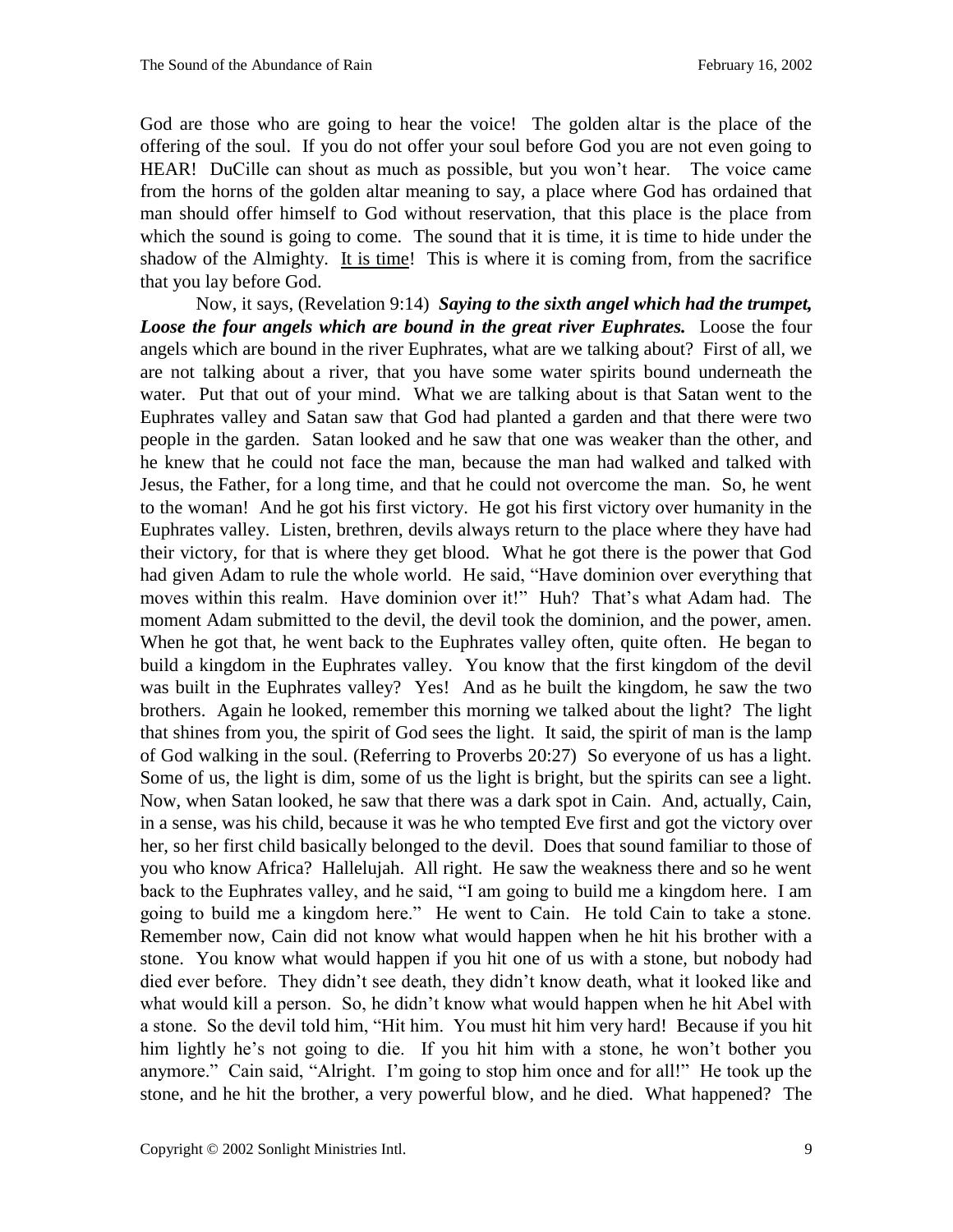sins of the father shall follow the third and fourth generation of them that hate me. (Exodus 20:5) Cain committed murder. Cain committed murder and murder became part of Cain. Murder became part of Cain, and what happened? Cain had children. And Lamech, Cain's son, said, "If my father, Cain, was sevenfold guilty, I am seventy times seven guilty for I have murdered a man myself." (Referring to Genesis 4:24) And you can imagine, he must have murdered many people. So, the spirit of murder entered into the human realm and built a kingdom! You have heard of the righteous generation. You notice through the Bible they say, this is the generation of Jesus Christ and they name certain righteous men right down, right down, right down, right down, coming down. So it is, there is a generation of evil men. Hallelujah. And it all began in the Euphrates valley, hallelujah. It went on. It went on until it came to Nimrod. God wiped it out! Listen brethren, the spirit of murder had taken humanity so much and the wickedness had so much taken the human race that it would have destroyed the whole world before now! God had to arrest it! Kill it out, hallelujah, and start afresh. The devil look again, three sons. Shem, Ham, Japheth. He takes the soft one again. Ham. Out of Ham came Nimrod. The first anti-Christ. Nimrod, big, powerful, personally I believe he was a giant. I believe he was one of the giants. They said he was black as the ace of spades. His mother was lily white, but he was black. You know why? Anybody know why? The reason is that in Adam were all the nations of the world. So Adam would have a black child one day, he would have a white one the next day, he would have an Indian one the next day, he would have a Chinese the next day. Amen. And so, this man came black, and he was worshipped. Everybody worshipped him, and Satan took hold of him so that he was a sorcerer. A great magician. They couldn't fire a bow and hit him. The devils would deflect the missiles from him, and he would put up himself as a target, and say, "Shoot me," and nobody could shoot him. But one Easter, one Easter (it's Lent now), you know why they have Lent? Do you know why they have Lent? Because they shot Nimrod after Lent at Easter, cut off his head, and threw it into the river, and the righteous people fasted and prayed. Remember, God had given us dominion, so anytime you get back into the Spirit, you have dominion. So the righteous people under Shem, his uncle, or grand-uncle, he began to fast and pray with a few of the remnant who were righteous, because everybody was going after Nimrod. And they shot him with the arrow. The used a mistletoe. You know what a mistletoe is? A mistletoe arrow wouldn't go anywhere. It was God. They wanted to prove that it was God. And so, Nimrod, he built Babylon. I'm just trying to show you something, brethren, please bear with me. He built Babylon. And do you know why it was called Babylon? Because it was Baal land. They called him Baal Lord. Babel Land, and from that, in all the languages the root Baal means war, because he was the man that invented war. If America perfected war, it was Nimrod who invented it. You understand? We have almost perfect war now, you know, the ability to destroy. Amen? It is perfected in this generation. I'm telling you the story. I'll go back to Elijah, you know. I'll go back to Elijah, don't worry. But you'll have to listen to this story first. And so, Nimrod, remember he is coming down from the line of evil men, he built Babylon and he built five cities. Of course now Mr. Hussein is trying to build back Babylon, but he got hurt and stopped by the Gulf War. I don't know if he has started building again, but he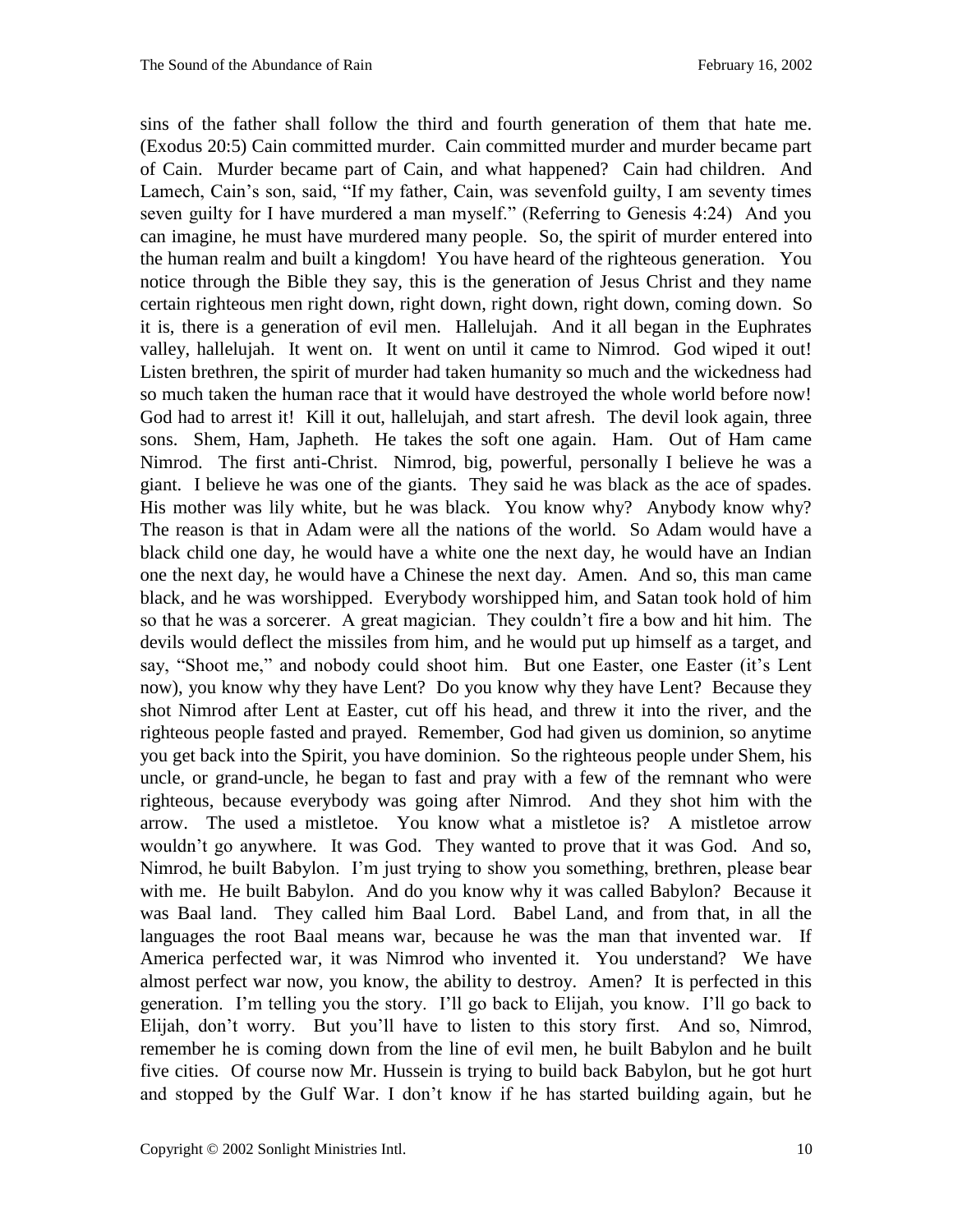decided to build back Babylon just like it was there. You can understand why God hates Babylon, because Babylon was a spiritual place. They believed in God. Oh yeah. It was compulsory that you must believe in God. But you know where it took the twist? He said, "You pray to me, and I will pass it on to God." So he put himself in the place of the Messiah. Amen. And if you, oh man, I was going to go into some other details, but it is too much for you in one night. See? He was in the line, the line came on again, right down, and maybe 500 years after that you had Abraham coming forth. Because when Abraham was alive, Shem was still alive. So you can understand. Shem was still alive when Abraham was alive. Abraham used to live in Baghdad, Babylon, Ur of the Chaldees. His father, Abraham's father, was the priest of Baal. You knew that already, didn't you? You knew it? Yes, he was the priest of Baal. But God went into the house of Baal, and took out Abraham. Amen. Took Abraham out of the house of Baal. And so Abraham went and he couldn't have any children, and God told him that you will have a son, Isaac, and in Isaac, the righteous generation will come forth, amen? His wife got weak again, the devil went to her again. Nothing against you women. Nothing against you women. Stick close to your man, or else the devil will get you, did you hear me? Stick close to the man, no matter how wishy-washy he might look to you, or the devil will get you! Because the woman has an opening, made of God that way, so that her desire might be towards her husband. She has an opening, a weakness, there, and the devil knows it and if the devil comes and he can't get the man, he's going to the woman. So he went to Sarah, and Sarah said, "Now, you go in to my servant, and you get us a child, because God said so, but probably God didn't mean that. God must have meant that my servant will get a baby for you." Abraham took her advice. And Ishmael was born, amen? And God said to Hagar, that is the Egyptian woman who was Ishmael's mother, God said to her, "You are pregnant, you are going to have a son. Call his name Ishmael. He is going to be a wild ass of a man." I know none of you here know what a donkey is. If I was in Jamaica I could definitely preach about the donkey and they would know. You can't move a jackass as you like. If he doesn't want to move, he's going to stay there. You'll have to kill him right there. God said, "He's going to be a wild ass of a man. And his hand," hear this one, prophecy, God speaking, he said, "his hand will be against every man, and every man's hand will be against him." (See Genesis 16:12) The Euphrates River. We're talking about the Euphrates. And, the lineage comes right down, right down, right down, until we come to Mohammed. And Mohammed was befriended by a Roman Catholic priest. And Mohammed was taught by this priest, and he went to Israel and he saw the Bible and the Jews and everything else. And a spirit appeared to Mohammed. Just like the same spirit that appeared to Joseph Smith. And the spirit said, "I am Gabriel. And you are the prophet of the Lord." Mohammed said, "Me? No, no." He said, "You are the prophet of the Lord." And he began to see visions, and so comes the Koran. Amen? The Koran becomes the Bible of the Euphrates valley. All the people who live in that area began to read the Koran, and began to be, of course, Mohammed fought 29 battles one year, he was conquering, and conquering everywhere and bringing them under the sword. If you didn't take the Koran you got the sword. So the people were forced into Islamic teaching. But what is bad is that the thing is contrary to the Word of God. Amen. It's contrary to the Word of God. Now the Word of God says here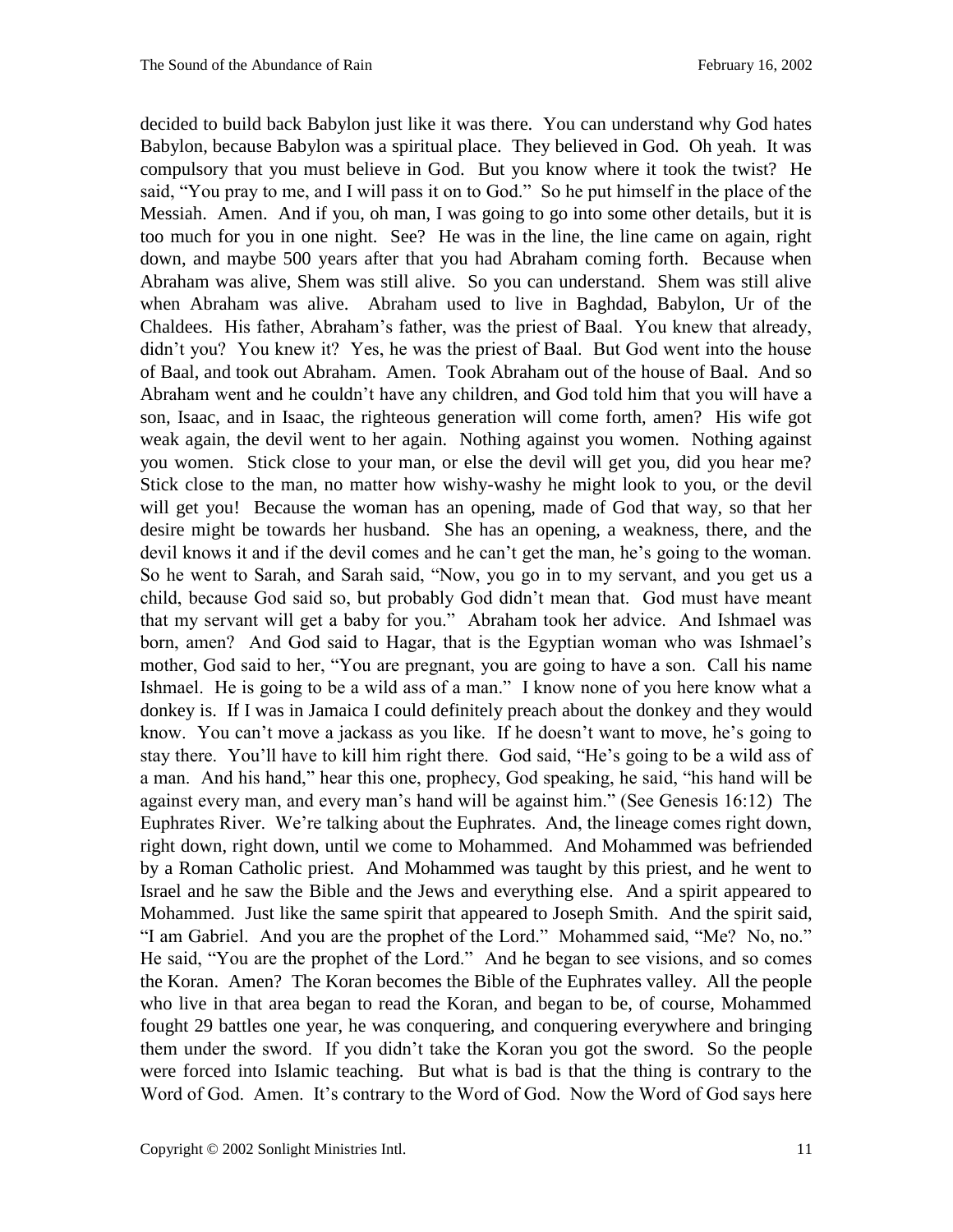that the *four angels were loosed, which were prepared for an hour, and a day, and a month, and a year, for to slay the third part of men***.** (See Revelation 9:15) That means to say that God had bound them. Remember, in the first place, God destroyed everybody, God killed all the people and started over with Noah. Then it comes down to the point now that they got so bad that God had to bind them. And God bound these spirits and these spirits did not have the power to destroy the world as they wanted to do. Now, I believe that on the eleventh of September the spirits were let loose, that God took His hand away. The Bible said he that letteth will let until out of the midst the thing comes, the one that should come, comes. (See 2 Thessalonians 2:7)

So, there are two things that we are looking for now, we are looking for the coming of the anti-Christ to be revealed, and for the Sons of God to be sealed. Amen. The Lord God is going to seal His people and the devils are going to be let loose. When God lets devils loose it means that God has given His people power to handle them. Amen. He said, "I will give you power over the power of the enemy."

Alright, we are coming down now. And, Elijah said unto Ahab, get thee up, eat and drink, and it came to pass (verse 44, 1 Kings 18) *at the seventh time, that he said, Behold, there ariseth a little cloud out of the sea, like a man's hand. And he said, Go up, say unto Ahab, Prepare thy chariot, and get thee down, that the rain stop thee not.* Elijah told Ahab, "Run for your life." *And it came to pass in the mean while, that the heaven was black with clouds and wind and there was a great rain. And Ahab rode, and went to Jezreel. 46 And the hand of the Lord was on Elijah; and he girded up his loins and ran before Ahab to the entrance of Jezreel.* 

Amen. All the Olympics that they are doing, all the Olympics and the breaking of records, no man will break the record of Elijah. Elijah ran before those horses. You know they had the best horses, the Arabian speed horses. They run sixty miles an hour. Sixty miles an hour, and the Bible said Elijah ran before them! Amen. That means that God, in the midst of it all, God is going to show His power in His people. Fear not little flock! It is God's pleasure to give you the kingdom! Be not afraid of what man is doing, or of what man is saying! Because God Almighty is giving us the victory. You had better remember this, because when I leave you, trouble will come! Oh, yes. Trouble is just around the corner and we need to remember that we are Sons of God. We need to remember that regardless of what is happening, the church must go through the tribulation. And if the church must go through the tribulation, we are going through the tribulation as flesh and blood! As flesh and blood! And we, the scripture said, that the two witnesses prophesied, clothed in sackcloth and ashes, oh yes. We're not going to have an easy time! (See Revelation 11:3) God is not offering you an easy time! Because I know you, and you don't know you, that if you have an easy time, you won't serve God. No, you won't serve God. God is saying that the time has come.

You know, as I see Austin walking there, I remember the vision he had so many years ago. He had a vision of President Bush. He didn't know it was this President Bush. I didn't know it was this President Bush. I just put it away on my shelf. Only when the President came, when he won the election, and we heard the word "President Bush," all of a sudden it was realized by both his parents and myself that the vision is going to come to pass. And the vision was that this great ship was going out to sea. It had the statue of Bush in gold, and there was a mast going up into the cloud, and